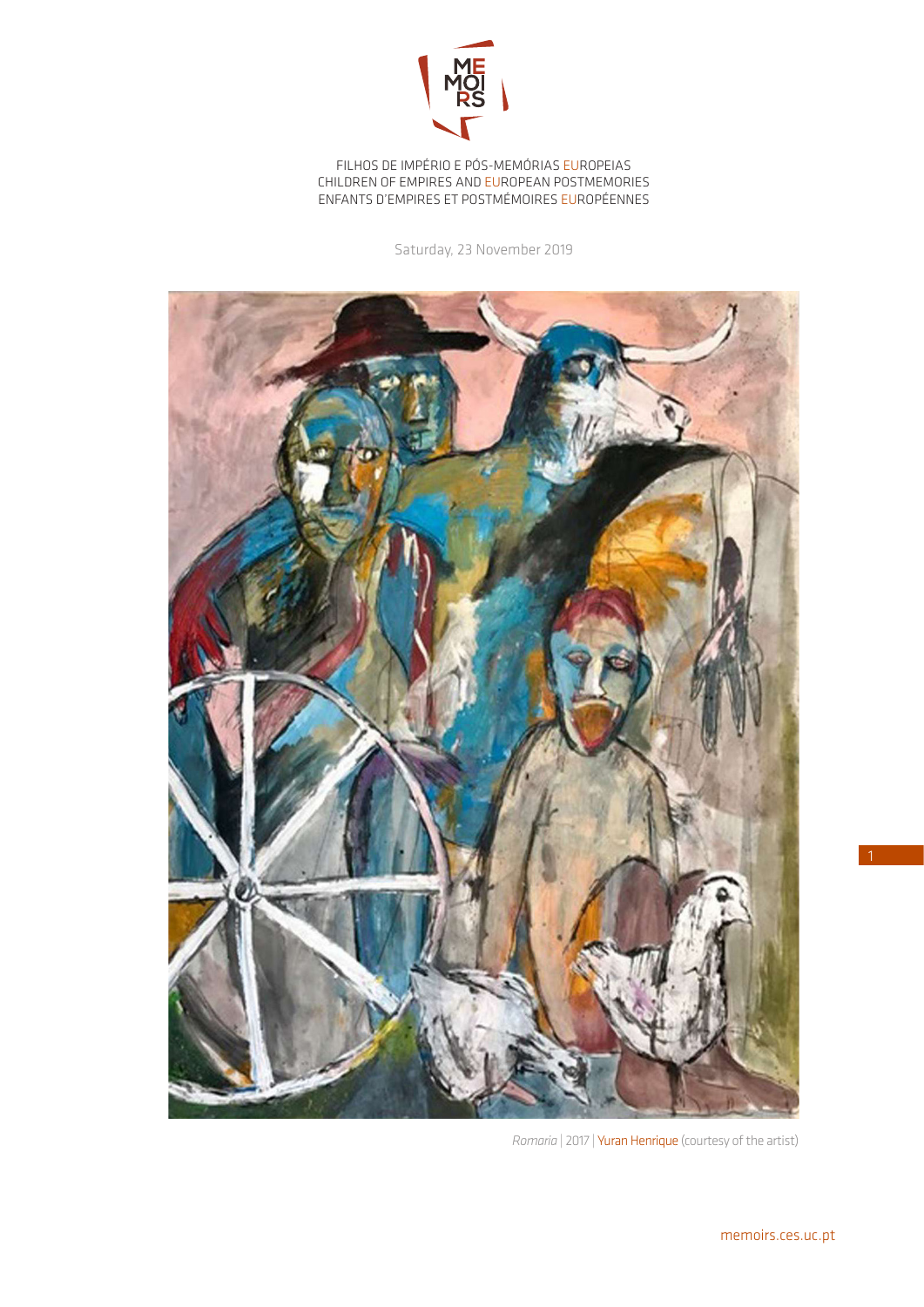

## POSTMEMORY AND RESENTMENT

António Sousa Ribeiro

The concept of postmemory can only be correctly put under perspective in the framework of a theory of emotions. When Marianne Hirsch, in her already classic definition, stresses that there is postmemory where certain memories were passed out to a second generation "so deeply as to seem to constitute memories in their own right" (1), such a depth can only signify the inscription of those memories at the emotional level. The construction of postmemory is a complex process which may take place in very different ways and, as is worth repeating, is never simply based on transmission, but, rather, implies an active positioning, a decision, on the part of members of a second generation. Such a decision is never simply played out at a strictly rational level, it inevitably presupposes a high degree of emotional involvement.

As empiric work on postmemorial testimonies readily reveals, one of the emotions more strongly involved in the process of construction of postmemory is compassion (2). The concept, in this context, should be seen, not at the sentimental level, but at the cognitive level; in these terms, the emotion of compassion represents the drive to integrate alien suffering into the framework of our knowledge of the world and is, thus, indissociable from a performative impulse, and impulse to action.

But there are other emotions involved that regularly surface in testimonial discourse; among these, resentment plays a no less important part. Similarly to the concept of compassion, the concept of resentment has a long genealogy, one of whose decisive landmarks is Nietzsche's critique, which theorizes resentment as a purely negative passion. If one, however, approaches the context of the Holocaust, whose paradigmatic relevance concerning the issues under discussion here does not need to be stressed, the question appears under quite a different light. For the Auschwitz survivor, the question may be formulated as follows: there cannot be forgetting, since the traumatic character of memory precludes it by definition. But can there be pardon and reconciliation, namely with the perpetrator?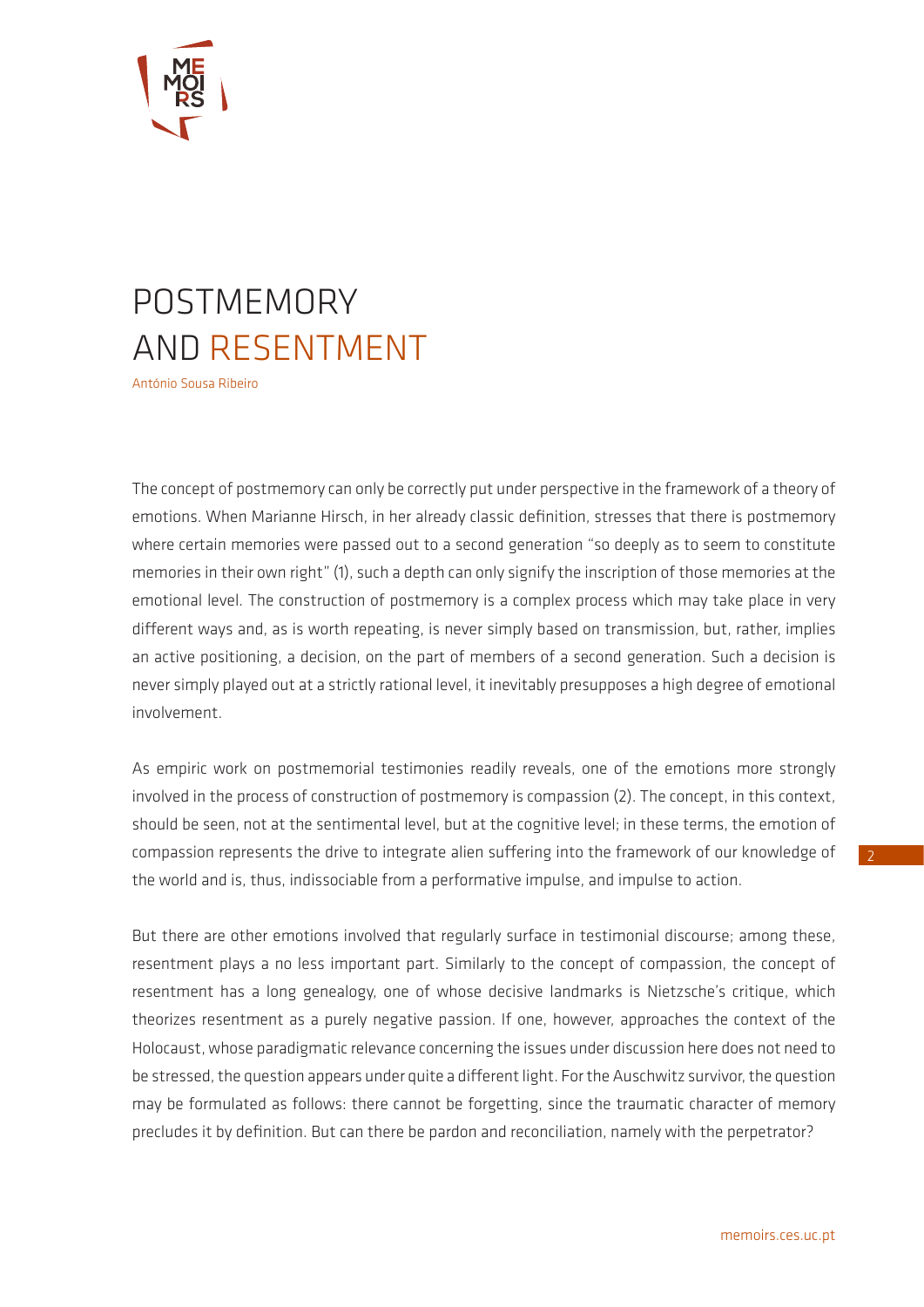

The answers to this question may vary and are frequently ambiguous. A particularly relevant case is the Austrian author Jean Améry, whose important book *Jenseits von Schuld und Sühne* (translated into English with the title *At the Mind's Limits*) includes a chapter entitled "Resentments". Améry, arrested and tortured by the Gestapo in Belgium in 1943 and, subsequently, deported to Auschwitz, approaches the issue from the point of view of the subjective condition of the victim. In a previous chapter, entitled "Torture", the author had undertaken the impossible task of representing his own suffering as a human being under torture. The essential mark of resentment, which various authors, like Tzvetan Todorov in his book *Face à l'extrême*, criticize in Améry's reflections, has its doubtless most deep roots in the inerasable character of the memory of torture. But, while it is true that Améry presents a particularly uncompromising version of a refusal of reconciliation, resentment is a recurrent feature in many other testimonies and, in the end, expresses the rejection of tolerance, as a way of preserving the identity of the survivor. This refusal of indifference as the precondition of a moral attitude throws a disturbing light on the idea that the need for tolerance builds the most important lesson of the experience of the camps. From Améry's perspective, a society recomposing itself on the basis of amnesia, like the postwar German society, is indifferent to the subjective experience of the victim. It falls, then, upon the victim to nourish resentment as a sign of the refusal to forget:

But my resentments are there so that the crime becomes a moral reality for the criminal, so that he be dragged into the truth of his iniquity (3).

At the level of this resentment of the victim towards the perpetrator, the impossibility of forgiving in inseparable from the refusal to forget. It has, thus, nothing to do with a paralyzing fixation in the past, it amounts, rather, to the definition of a moral stance that allows the victim to refuse being nailed down to the status of the victim and to constitute him or herself as a subject. From this point of view, the resentful subject is the subject who has constituted himself through the affirmation of the persistence of memory. But one may, legitimately, ask: if such a process has clear contours when there is an unequivocal definition of the object of resentment, the unmistakable figure of the perpetrator, what is it that happens in contexts in which that definition is not that clear and is e.g. fueled by a problematic logics of victimization?

Consider e.g. such situations where resentment takes the form of the nostalgic perspective of a colonial unconscious of those who take on as their own the outrage of the first generation for having been allegedly unjustly expropriated or expelled. There are many grey zones, the diffuse areas where